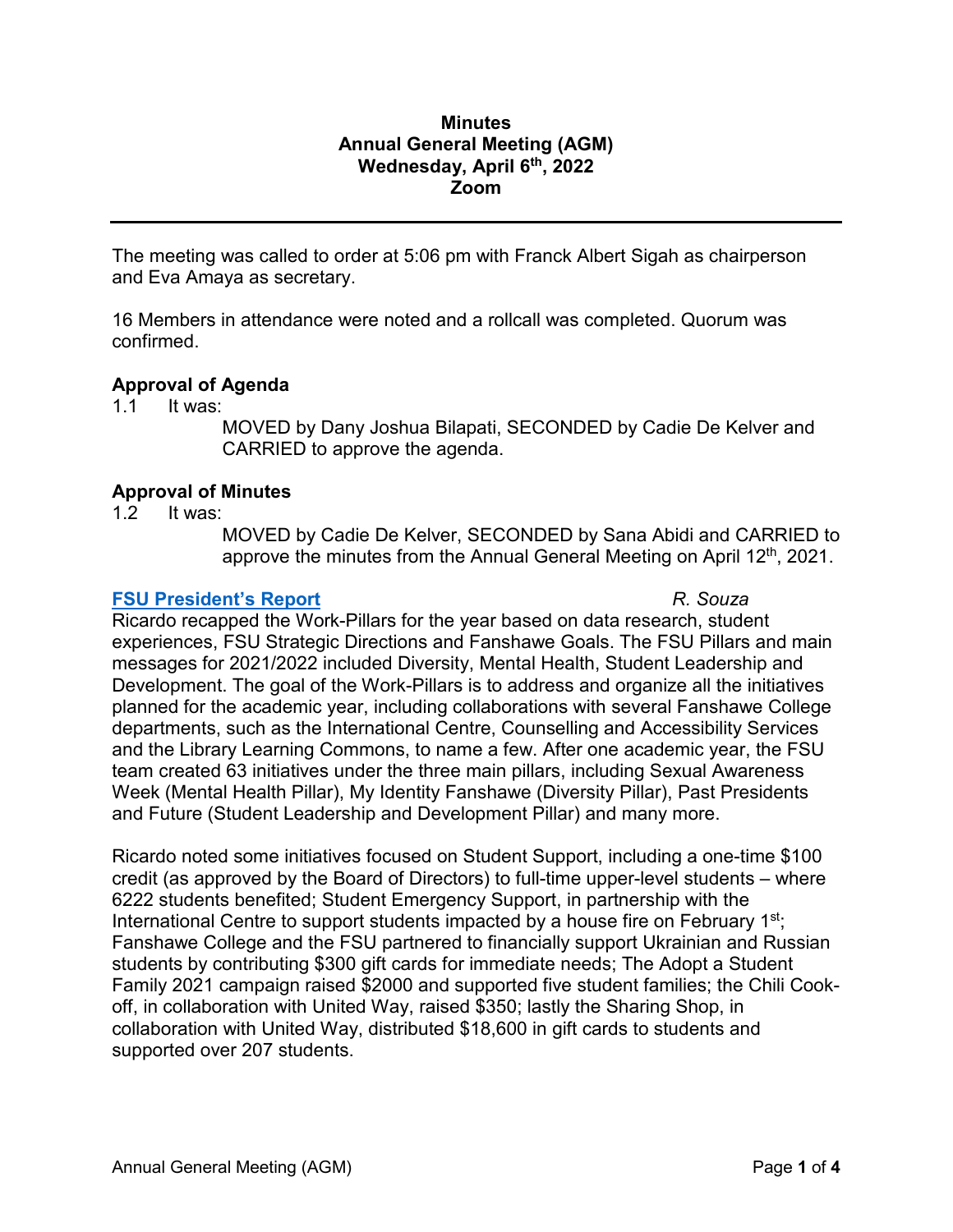The Class Representative Program was restructured this year under the Executive Team's leadership and included mandatory orientation, regular meetings, meet and greets, Class Rep of the Month/Year, biweekly questions, exclusive workshops and feedback surveys. Currently 194 Class Representatives have been trained with 350 CCR hours were claimed. Ricardo noted several events and initiatives, that were held during the year, including Fall Orientation, Take Back our Campus, Donut Cheat initiatives, Kindness Day, National Day for Truth and Reconciliation – Orange t-shirt day, Financial Literacy Month, and FSU Monopoly. The pandemic moved some initiatives online with promotional videos and social media posts, such as Falcon Pride Stories, My Identity Fanshawe, Mental Health Video Series, Past President and Future Video Series, A Day in the Life and the Black History Month Video Series. Lastly, Ricardo noted some final remarks around the successful negotiation of the LTC Bus Pass for Fully Online students at a subsidized rate, numerous sponsorships and donations to the community and virtual and/or hybrid social programming.

The FSU advocated not only for our student population, but also on behalf of all students within the province during the potential Faculty Strike situation. The FSU and 20 other college student associations across Ontario sent open letters to the College Employers Council, the Ontario Public Service Employees Union, and the Ministry of Colleges and Universities. The FSU took the lead and responded to all media inquiries. Furthermore, the FSU actively participated in "The Future of Student Advocacy" conference with student leaders from across the province. Lastly, the FSU signed an open letter, along with 44 other colleges and universities, supporting the Toronto Youth Cabinet's menstrual equity initiative, calling on the province to require universities and colleges to provide menstrual products campus-wide.

Ricardo noted some key partnerships that took place this year, including Research Project sponsored by the FSU in the "Hiring and Retention Strategies to Remove Barriers to International Students' Employment"; Landscape Design students' participation in the development of Innovation Village; and including many other Fanshawe College departments. Ricardo extended his thanks to the FSU Executive Team, FSU Board of Directors, FSU Management, FSU Staff, Fanshawe College Partners, FSU Volunteers and finally the FSU Membership. Ricardo ended his presentation with the Year in Review 2021-2022 video and the introduction of the new FSU Executive Team and FSU Board of Directors.

#### 1.3 It was:

MOVED by Dany Joshua Bilapati, SECONDED by Barbara Burger and CARRIED to accept the FSU President's Report, as presented.

A vote was held and the motion was passed.

# **New Business Items**

a. **Presentation of the 2020-2021 Audited Financial Statements**: The [2020-2021](https://www.fsu.ca/docs/financial-statements-2021.pdf)  [Audited Financial Statements](https://www.fsu.ca/docs/financial-statements-2021.pdf) were presented to the Members. It was explained that the Fanshawe Student Union is a non-for-profit operation which includes all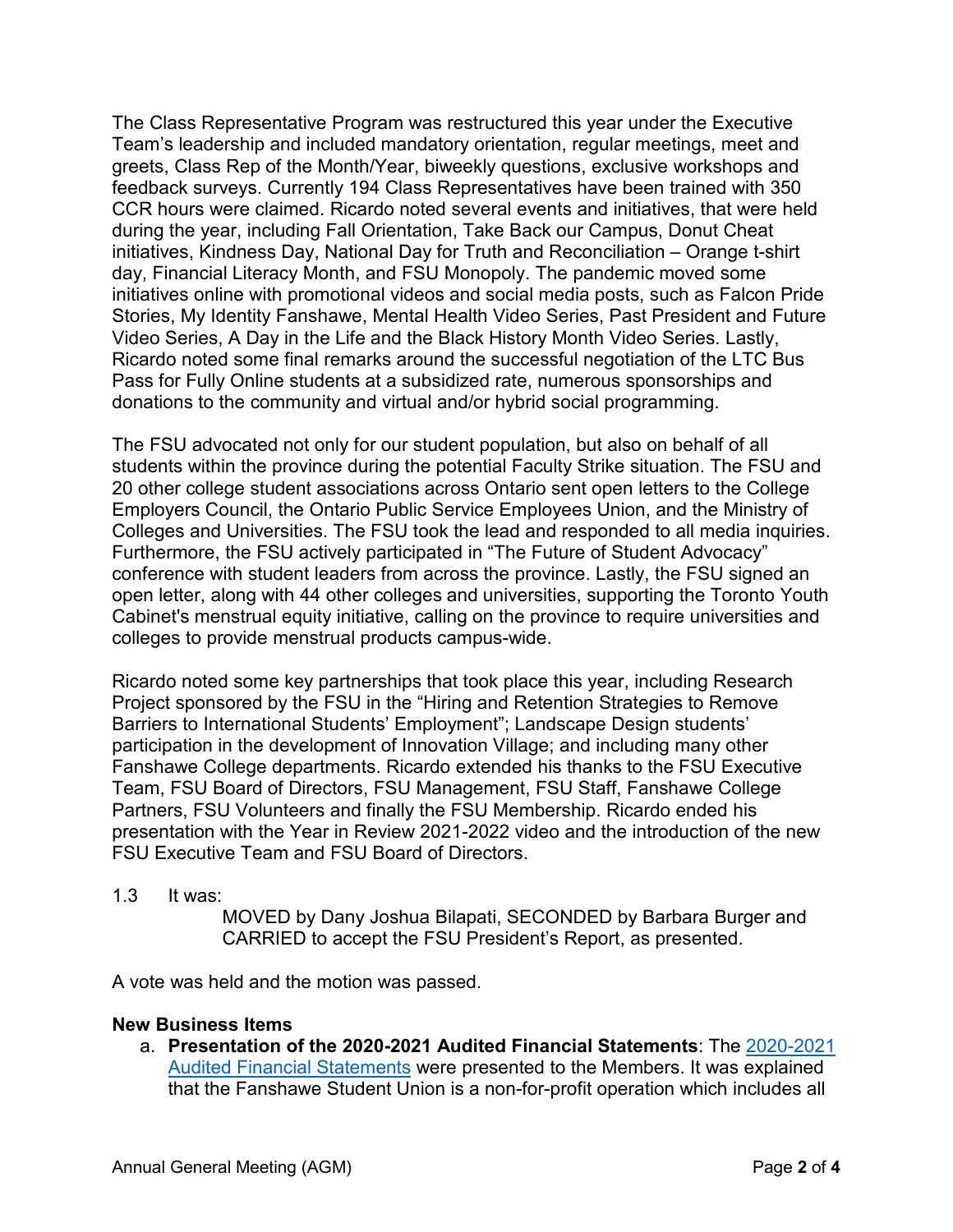the services the FSU provides including the health plan (domestic only) and bus pass which requires an independent audit to be completed each year. The audit was competed by PricewaterhouseCoopers and the Financial Statements have been approved by the Board. The Financial Statements are posted on the FSU [Website](https://www.fsu.ca/financials) and published in the Interrobang as well. It was noted that if any Members would like to further discuss the Financial Statements or have any questions to contact Paul Masse, FSU General Manager.

# **b. Appointment of the Auditors**

1.4 It was:

MOVED by Sana Abidi, SECONDED by Barbara Burger and CARRIED to approve the firm PricewaterhouseCoopers as the engaging auditors until the next Annual General Meeting of the Members.

A vote was held and the motion was passed by majority vote of the Members.

# **c. Election Results**

- i. Presentation of the Election Results: The Election Results were presented to the Members and is also available on the [FSU website.](https://www.fsu.ca/elections-2022)
- ii. Presentation of the Chief Returning Officer (CRO) Election Report: The [Chief Returning Officer \(CRO\) Election Report,](https://www.fsu.ca/docs/CRO-report-FSU-2022-election.pdf) created by Alan Bushell, was presented to the Members. The report noted that there were no discrepancies found within the reported results and the election process was held in accordance with the FSU Bylaw and Policy. The CRO certifies and validates the results of the March 2022 FSU Election. The CRO recommended that the FSU confirms its role with the Fanshawe College Board of Governors' student election; and that the FSU consider various methods to increase voter and candidate participation, including in-person engagement, awareness campaigns, as well as general diversity in representation.
	- 1.5 It was:

MOVED by Cadie De Kelver, SECONDED by Dany Joshua Bilapati and CARRIED to approve the March 2022 Election Results.

A vote was held and the motion was passed by majority vote of the Members.

# **d. SAC Honoraria**

1.6 It was: